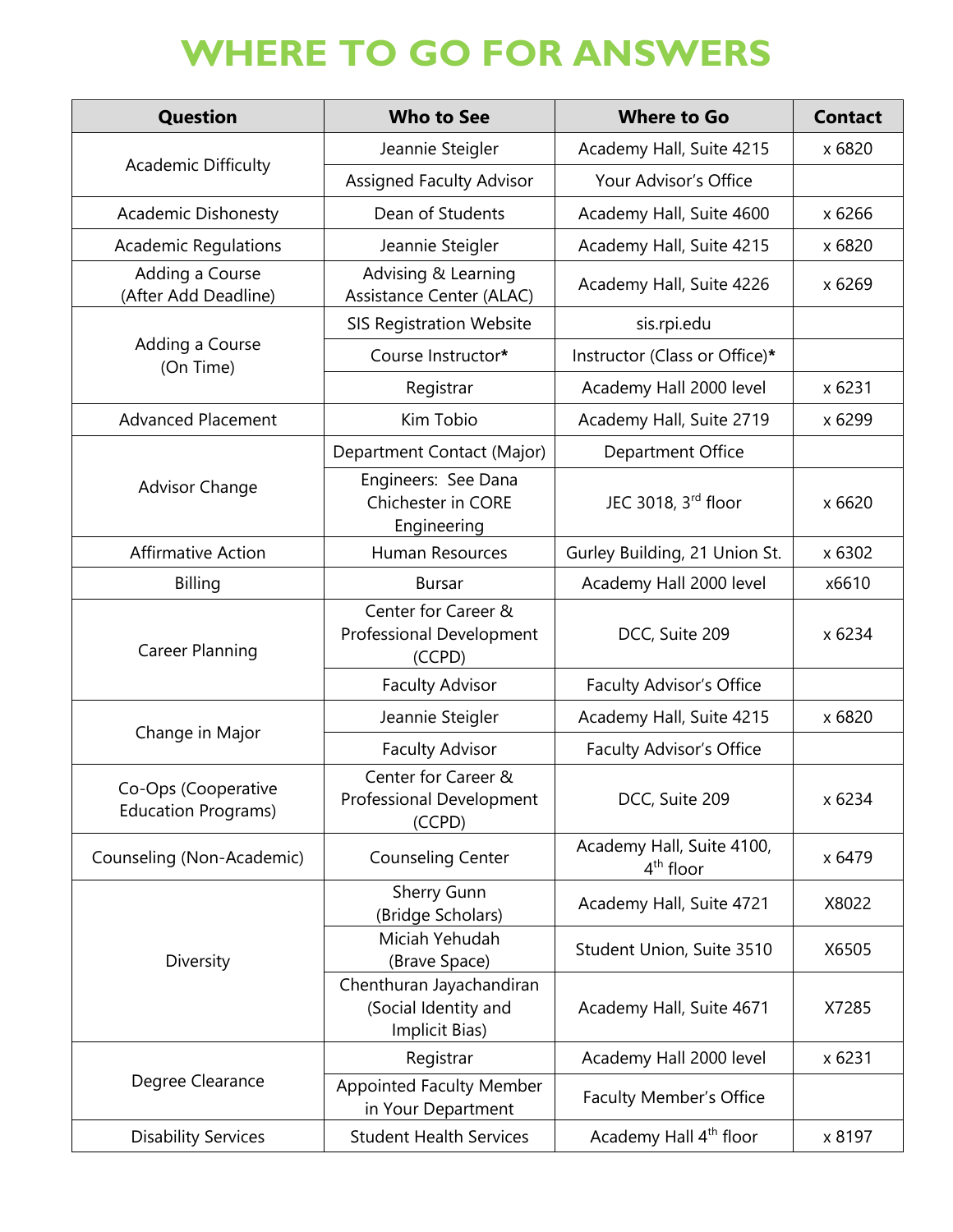| <b>Question</b>                                                   | <b>Who to See</b>                                           | <b>Where to Go</b>                               | <b>Contact</b> |
|-------------------------------------------------------------------|-------------------------------------------------------------|--------------------------------------------------|----------------|
| Dropping a Course<br>(After Drop Deadline)                        | Advising & Learning<br>Assistance Center (ALAC)             | Academy Hall, Suite 4226                         | x 6269         |
| Dropping a Course<br>(On Time)                                    | <b>SIS Registration Website</b>                             | sis.rpi.edu                                      |                |
|                                                                   | Registrar                                                   | Academy Hall 2000 level                          | x 6231         |
| <b>Excused Absences</b><br>(non-medical)                          | Your Class Dean                                             | Academy Hall, Suite 4600                         | x 8022         |
| <b>Financial Aid</b>                                              | <b>Financial Aid Office</b>                                 | <b>Academy Hall</b>                              | x 6813         |
| General Info<br>(After Hours)                                     | <b>Information and Personal</b><br>Assistance Center (IPAC) | <b>Rensselaer Union</b>                          | x 4722         |
|                                                                   | Registrar                                                   | Academy Hall 2000 level                          | x 6231         |
| Grade Changes                                                     | Advisor / Instructor                                        | Faculty's Office or In Class                     |                |
| <b>Grade Reports</b>                                              | Peggy Conroy-Martin                                         | Academy Hall 2000 level                          | x 6621         |
| <b>Graduate Enrollment</b>                                        | <b>Admissions Staff</b>                                     | <b>Admissions Office</b>                         | x 6216         |
| <b>Greek Programs</b>                                             | Dean of Students Office                                     | Academy Hall, Suite 4600                         | x 6266         |
| <b>HASS Requirements</b>                                          | <b>Student Services Office</b>                              | Sage, 4 <sup>th</sup> floor                      | X 2576         |
| <b>Health Education</b>                                           | <b>Health Center Staff</b>                                  | <b>Health Center</b><br>Academy Hall, Suite 3200 | x 6287         |
| International Services for<br><b>Students and Scholars (ISSS)</b> | Dean of Students Office                                     | Academy Hall, Suite 4226                         | x 6266         |
| International Exchange<br>Programs                                | Karen Dvorak                                                | Academy Hall, Suite 4226                         | x 3411         |
| Leave of Absence                                                  | Your Class Dean                                             | Academy Hall, Suite 4600                         | x 8022         |
| <b>Medical Excuses</b>                                            | <b>Health Center</b>                                        | Academy Hall, Suite 3200                         | x 6287         |
| Provost                                                           | Prabhat Hajela                                              | Troy Building, 3rd Floor                         | x 6487         |
| Re-admission                                                      | Your Class Dean                                             | Academy Hall, Suite 4600                         | x 8022         |
| Registration                                                      | Registrar                                                   | Academy Hall 2000 level                          | x 6231         |
| Religious Counseling                                              | <b>Chaplains Office</b>                                     | Union Suite 3514                                 | x 6518         |
| Residence Life                                                    | Residence Life Staff                                        | <b>Commons Dining Hall</b>                       | x 6284         |
| Sports and Recreation                                             | <b>Athletics Department</b>                                 | <b>ECAV 3000B</b>                                | x 6685         |
| <b>Study Skills</b>                                               | Advising & Learning<br>Assistance Center (ALAC)             | Academy Hall, Suite 4226                         | x 6269         |
|                                                                   | Registrar                                                   | Academy Hall 2000 level                          | x 6231         |
| Transcripts                                                       | sis.rpi.edu                                                 | 'Request Transcript'                             |                |
| <b>Transferring Grades</b>                                        | Registrar                                                   | Academy Hall 2000 level                          | x 6231         |
| Tutoring                                                          | Sharon McGrath                                              | Academy Hall, Suite 4226                         | x 6269         |
| <b>Undergraduate Admissions</b>                                   | <b>Admissions Staff</b>                                     | <b>Admissions Office</b>                         | x 6216         |
| Undergraduate Research<br>Program (URP)                           | Kim Ellenwood,<br>Undergraduate Education<br>Office         | Walker Laboratory, Suite<br>4010                 | x 2244         |